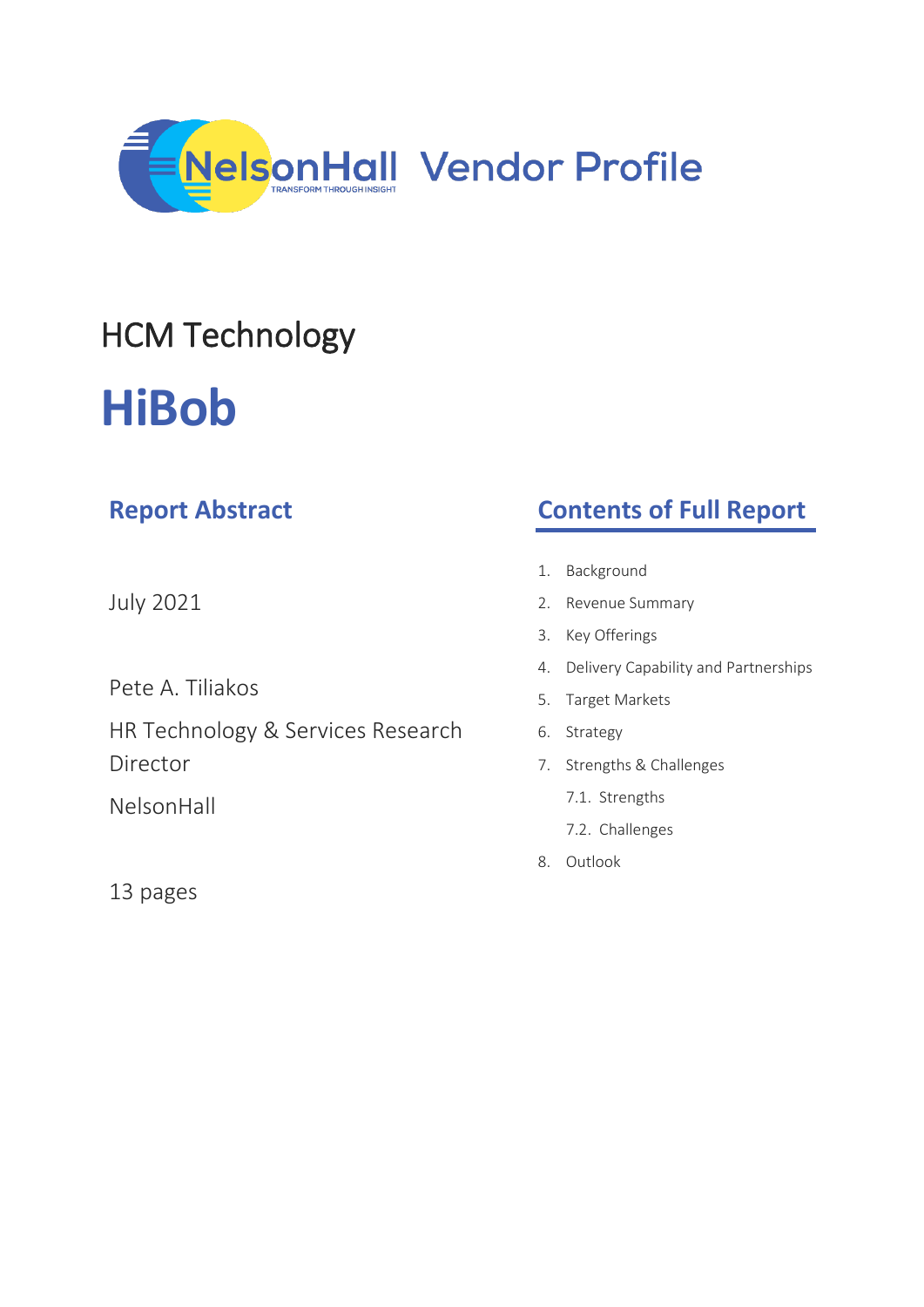

## **Who is This Vendor Assessment For?**

NelsonHall's HCM technology profile on HiBob is a comprehensive assessment of its offerings and capabilities, designed for:

- Sourcing managers monitoring the capabilities of existing suppliers of HCM technology platforms and identifying vendor suitability for RFPs
- Vendor marketing, sales, and business managers looking to benchmark themselves against their peers
- Financial analysts and investors specializing in the HR technology and services sector.

## **Key Findings & Highlights**

HiBob, founded in late 2015 in Israel, with dual headquarters in New York, NY, and London, England, is a privately held provider of cloud-based HCM technology.

Since forming, HiBob has developed a modern 'work experience platform' called 'bob' specifically designed to combine comprehensive core HR functionality with workplace engagement capabilities and an intuitive, consumer-grade UI in support of modern, small and midsized, multinational firms. The technology has been designed to be data-driven, built on a single database, code line, and integrated across its suite of modules.

Although it has primarily maintained an organic approach to its technology development, in June 2021, HiBob announced it had acquired AI-based workplace relationship analytics technology provider Cassiopeia. The solution enables teams to improve communication, collaboration, and work-life balance through advanced communication pattern analysis.

Since its inception, HiBob has experienced triple-digit year-on-year growth and currently supports ~1.3k clients and >215k client employees on its work experience platform.

'bob' is a cloud-based work experience platform built on a single database, code line and integrated across its suite of modules. The solution offers a mobile-first design enabled through dedicated apps for iOS and Android. The bob platform is comprised of the following modules:

- Core HR
- Onboarding
- Workflow Automation
- Culture, Engagement, and Collaboration
- Time and Attendance Management
- PTO/Time off tracking
- Team Feedback
- Performance Management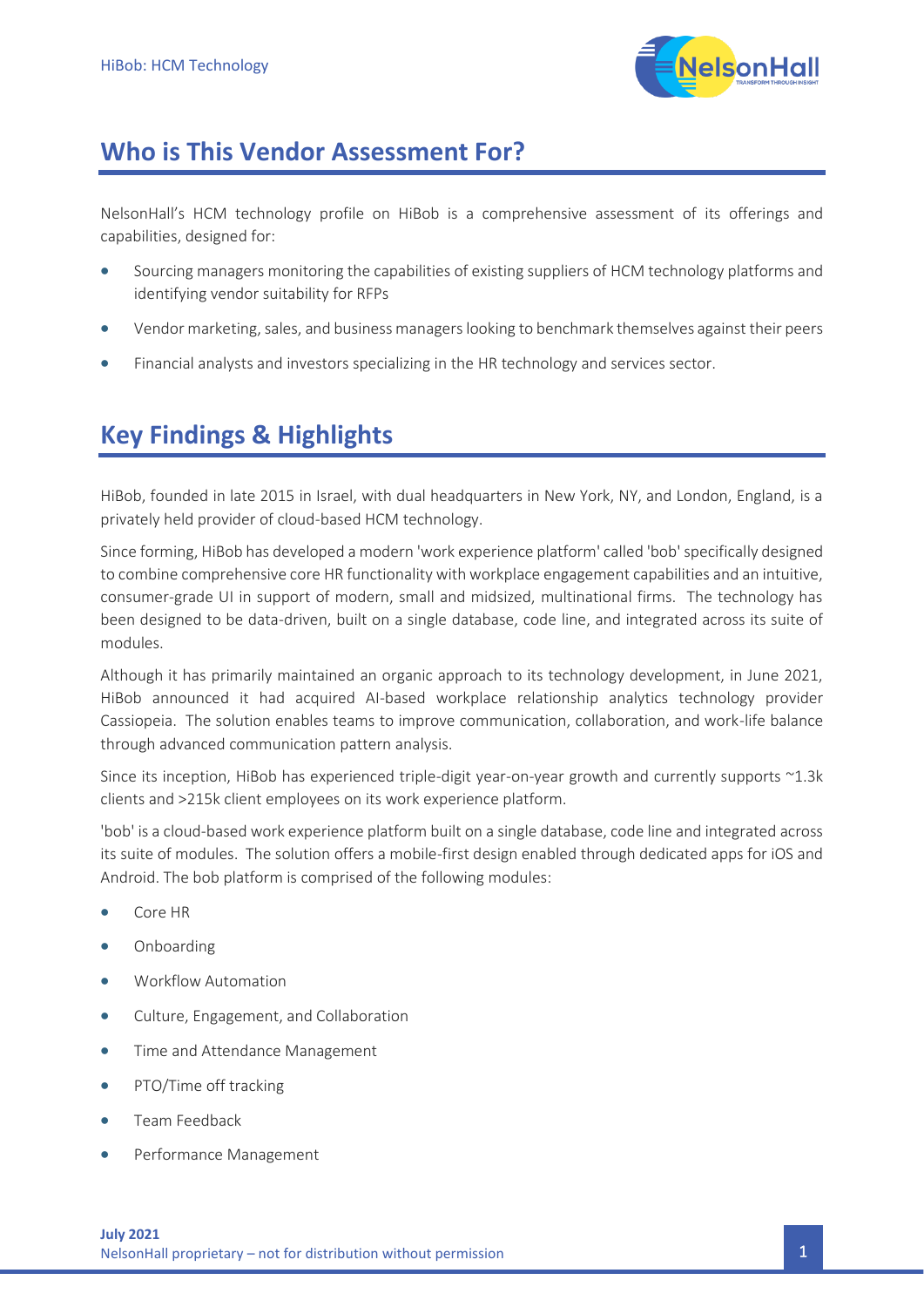

- Goal Management
- Payroll Hub
- People Analytics
- Reports
- Compensation Management
- Benefits Administration
- Mobile app
- Your Voice.

HiBob actively targets growing small and midsized multinational firms primarily headquartered in the U.S., the U.K., Canada, Benelux, Nordics, Australia, and Israel, seeking to modernize their HR operating models and enhance their employee experiences. It generally seeks smaller firms on a growth trajectory and focuses on those with >50 to ~3k employees.

## **Scope of the Report**

The report provides a comprehensive and objective analysis of HiBob HCM Technology offering, capabilities, and market and financial strengths, including:

- Identification of the company's strategy, emphasis, and new developments
- Analysis of the company's strengths, weaknesses, and outlook
- Revenue estimates
- Analysis of the profile of the company's customer base including the company's targeting strategy and examples of current contracts
- Analysis of the company's offerings and key service components
- Analysis of the company's delivery organization including the location for key centers.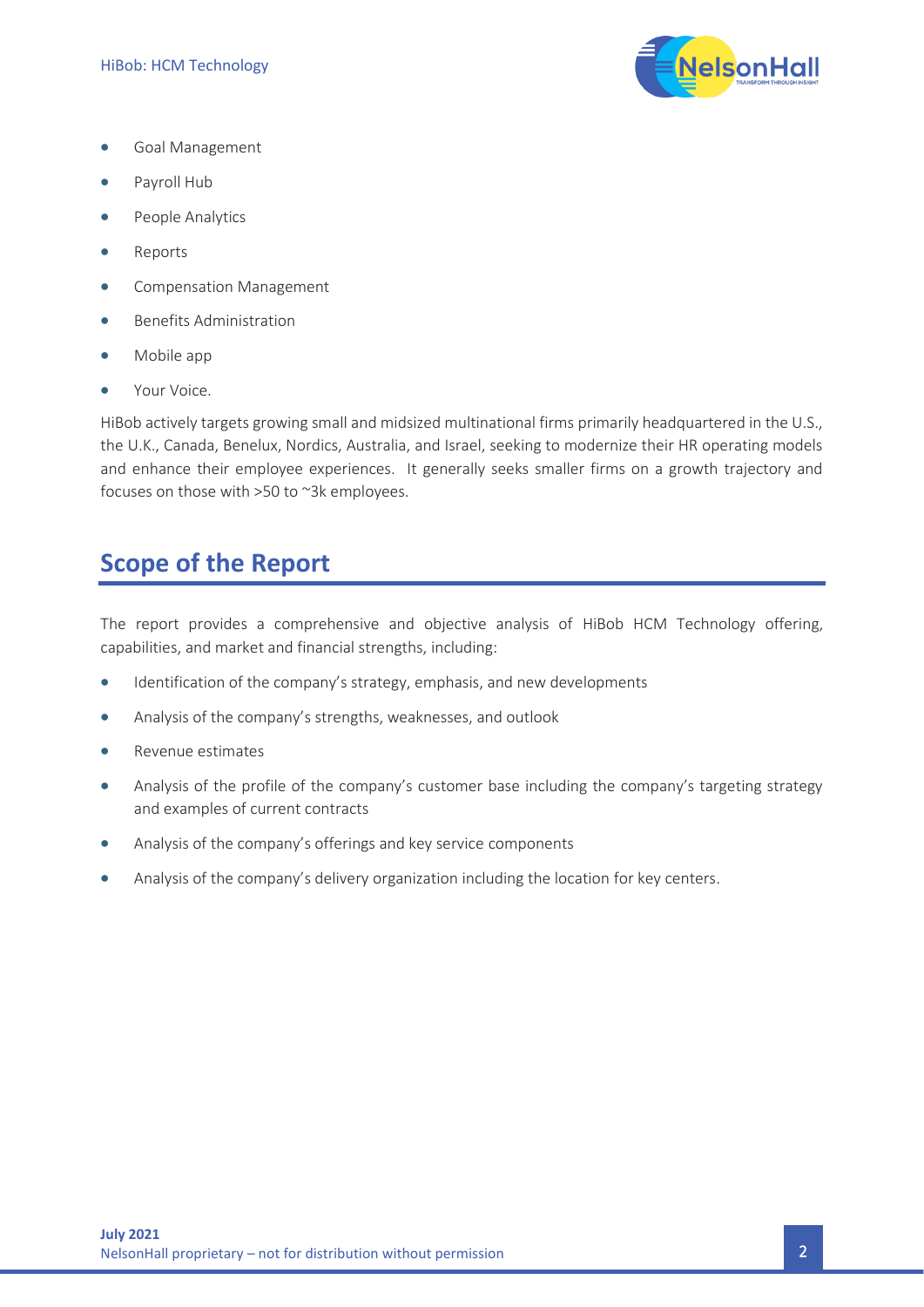

# **HCM Technology Vendor Assessments also Available for:**

| ADP                  |
|----------------------|
| AscentHR             |
| Ceridian             |
| Cornerstone OnDemand |
| Infor                |
| isolved              |
| Namely               |
| Neeyamo              |
| Paychex              |
| Paycor               |
| PeopleStrategy       |
| Sage Group           |
| SAP/SuccessFactors   |
| UKG                  |
| Workday              |
|                      |